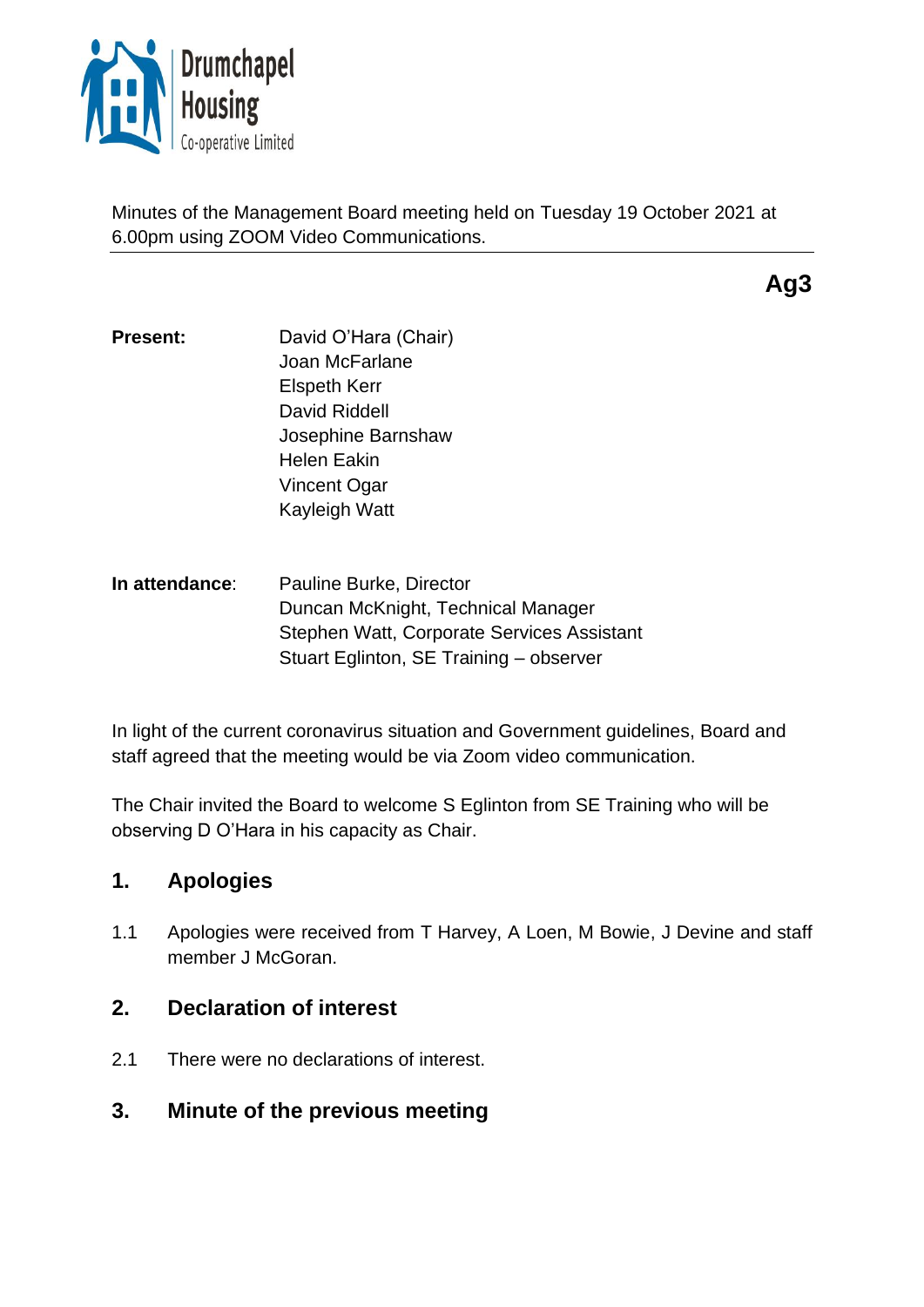3.1 The minute of the meeting on 7 September 2021 was proposed by H Eakin and seconded by E Kerr. These minutes will be signed at the first available date due to Covid-19 restrictions.

### **Action – S Watt**

3.2 The minute of the confidential meeting on 7 September 2021 was proposed by E Kerr and seconded by J McFarlane.

# **4. Matters arising**

4.1 P Burke informed the Board that J McFarlane has requested a special leave of absence for personal reasons, up to three months. This request was approved by the Board.

# **5. Director's report**

#### **5.1 Scottish Housing Regulator – Landlord report 2020/2021**

- 5.1.1 P Burke presented the Co-operative's performance results for 2020/2021 on the Scottish Housing Regulator (SHR) website in comparison to the Scottish average.
- 5.1.2 It was agreed that the results in the performance table were positive and reflected well on the Co-operative. Two areas identified below the Scottish average (i) Rent Collected and (ii) Reactive Repairs right first time were widely impacted by the Covid-19 pandemic but in the case of the former, had fared better than anticipated.
- 5.1.3 P Burke referred the Board to the Affordability Assessment undertaken in March 2021 as the first steps towards bringing rent affordability in line with the Scottish average.
- 5.1.4 The Board noted the SHR Landlord Performance report.

#### **5.2 Payments and benefits – mid-year report**

- 5.2.1 P Burke presented a mid-year report on Entitlements, Payments and Benefits advising that there have been no entries in the register for the period April to September 2021.
- 5.2.2 The Board noted the mid-year report.

#### **5.3 Quarterly Assurance update – quarter 2**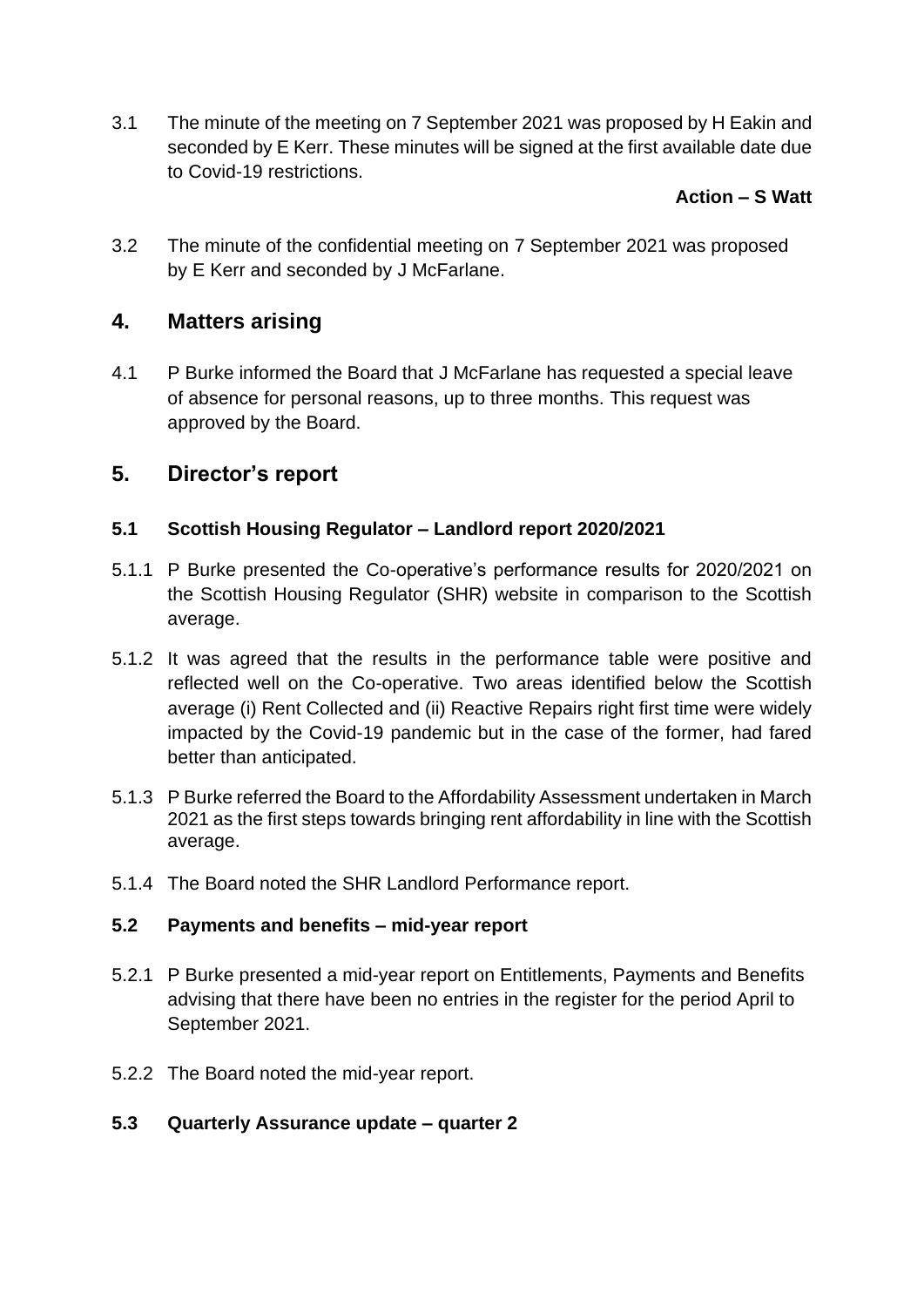- 5.3.1 P Burke updated the Board with the quarterly Assurance update. The assurance provided from the approved finance papers from April to August 2021 was discussed at the Assurance meeting held on 18 August, and the indexing in relation to the Regulatory Standards evidence bank.
- 5.3.2 There were no queries on the approach to assurance and the update was noted by the Board.

### **5.4 Equality and Human Rights report**

- 5.4.1 P Burke presented the i) Equality Action Plan and ii) Equality Impact Assessment to members. These appendices have been created as a result of the Equalities Working Group facilitated by Stuart Eglinton of SE Training.
- 5.4.2 The Board approved the action plan and equality impact assessment. The action plan will be progressed by staff with an annual update provided to the Board.

D Riddell joined the meeting at 6.12pm.

#### **5.5 Board Induction – new members' progress report**

- 5.5.1 P Burke informed the Board that Part 1 of the Induction training for the three new Board members had taken place on Wednesday 13 October 2021. Part 2 is scheduled for Wednesday 3 November 2021.
- 5.5.2 Board noted the update on the progress of the induction programme.

#### **5.6 Tenants Annual report on the Charter 2020/2021**

- 5.6.1 P Burke advised the Board that all Registered Social Landlords are required to report their performance against the Charter outcomes and regulatory standards to tenants and other service users by the end of October each year.
- 5.6.2 S Watt presented the draft Tenant Report Card at Appendix 1 which has been prepared by staff, in consultation with Tenant Panel members, for consideration and approval from the Board.
- 5.6.3 Following a few grammatical amendments which are to be made, the Board approved the Tenant Report Card for distribution to tenants and service users.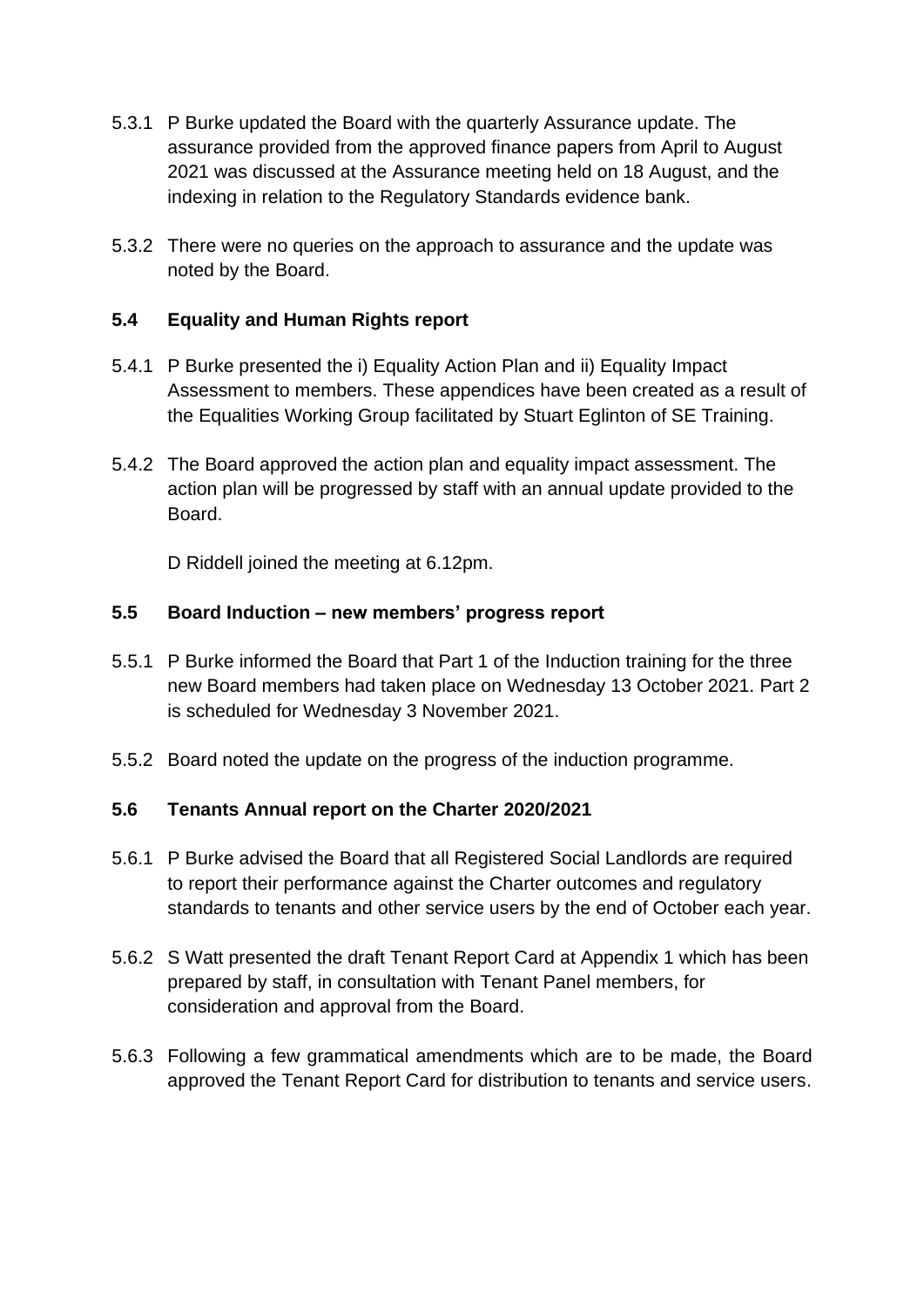#### **5.7 Annual Assurance Statement 2021/2022**

- 5.7.1 P Burke presented the draft Annual Assurance Statement for 2021/22 and sought confirmation from the Board that they were sufficiently assured that the Co-operative ensure compliance with all relevant requirements in the Regulatory Framework; all relevant standards and outcomes in the Scottish Social Housing Charter; all relevant legislative duties including temporary changes to legislation; and the Regulatory Standards of Governance and Financial Management.
- 5.7.2 P Burke highlighted that Action 6 of the Improvement Action Plan should be white, and not green, and will be edited accordingly following approval.
- 5.7.3 Following a detailed discussion, the Board approved the draft Annual Assurance Statement and action plan. It was also agreed to delegate authority to the Director to submit to the SHR by 31 October 2021 on the Co-operative's behalf.

### **5.8 Credit Card – Additional Card Holder**

- 5.8.1 P Burke advised Board that consultation with FMD consultants had been undertaken and advice provided concerning proposed arrangements for additional credit card holders with individual credit limits to be reviewed. If this is agreed, a further change to the existing delegated authority authorisation levels would be sought.
- 5.8.2 Board approved the additional card holders and the changes to existing delegated authority authorisation levels. It was further approved for the Financial Procedures and Financial Regulations to both be updated to reflect the agreed changes.

# **6. Technical Manager's report**

#### **6.1 Performance Report – Quarter 2**

- 6.1.1 D McKnight presented to Board the quarterly performance report for Quarter 2. This highlights positive and negative trends for the first half of the year, from April to September 2021. Appendix 1 provides the Arrears Banding report and Appendix 2 provides the Citizens Advice Bureau Quarterly Monitoring report.
- 6.1.2 The key points to note were discussed and noted by the Board:
	- Increase in rent arrears
	- Increase in void loss and relet times
	- Reduction in the percentage of lets made to Section 5 referrals to homeless applicants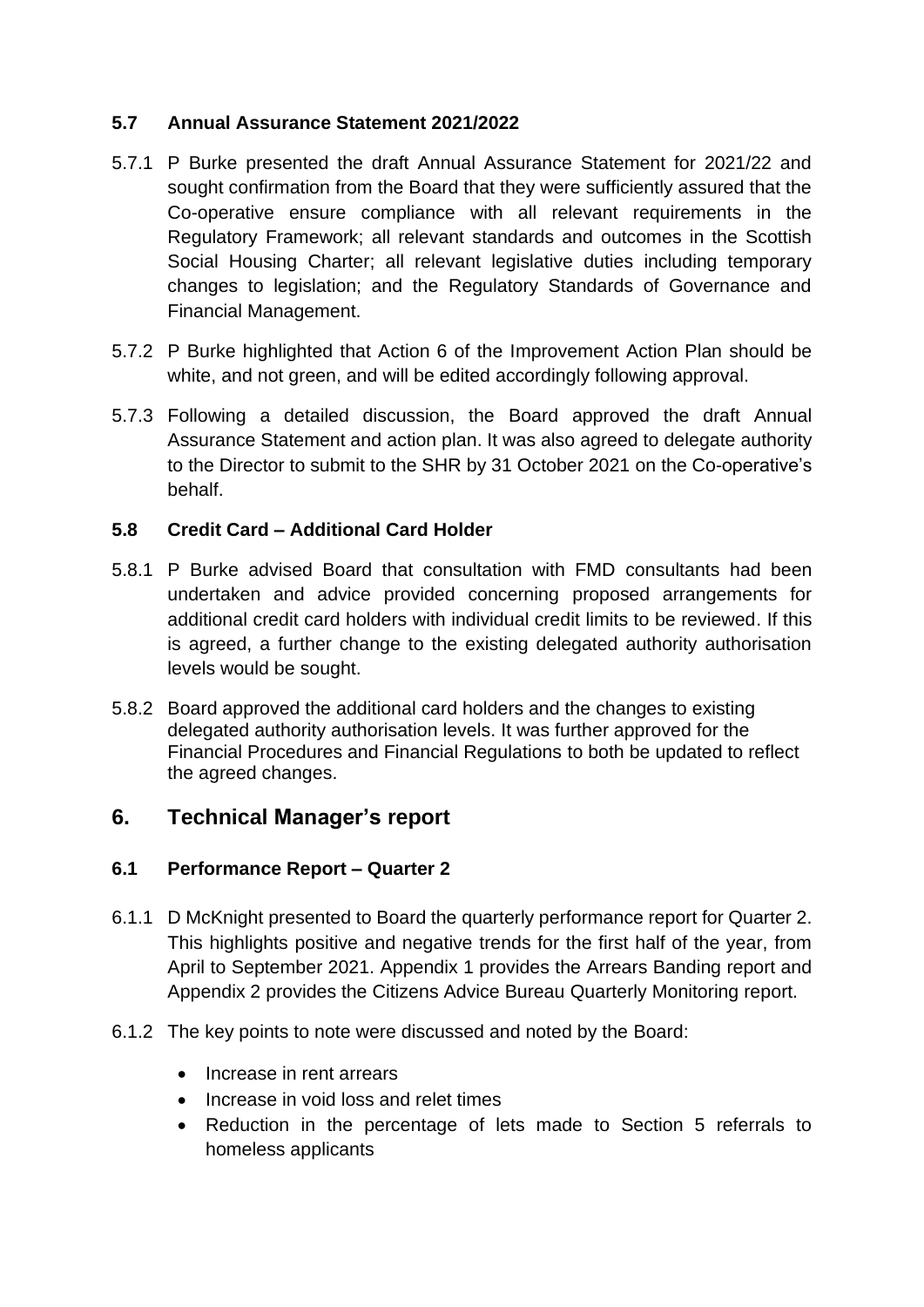- 6.1.3 D McKnight highlighted to members rent arrears have increased as a result of some tenants who have failed to make rent payments and have failed to engage with housing officers, in these cases we will continue with our Rent Arrears Procedure whilst adhering to the Scottish Government guidelines and the Coronavirus (Scotland) Act 2020.
- 6.1.4 D McKnight advised that the performance had fallen for void rent loss in the first half of the year due to the number of days taken to relet properties. A number of contributing factors impacted on average relet times increasing and processes will be reviewed to learn from this experience.
- 6.1.5 Board were informed that allocation of properties to Section 5 Referrals was currently below target, although 100% of homeless referrals had been rehoused. Liaison will continue with GCC's Homeless Persons team to seek appropriate referrals and assist lets to homeless persons, where possible.
- 6.1.6 The Board noted the quarterly performance report update.

### **6.2 Scottish Housing Regulator guidance – Gas Safety**

- 6.2.1 D McKnight referred the Board to a letter received from the Regulator in relation to the importance of effective gas safety management systems. The letter was attached and drew attention to the critical role played by call handlers at the initial reporting stage and ensuring that calls are triaged correctly to maintain the safety of tenants, residents and members of the public. It included guidance to ensure that staff, including those employed by a third-party to handle initial contact from tenants have appropriate understanding, instruction and training.
- 6.2.2 It was confirmed that discussions had taken place with City Building's Gas Team to jointly review existing management arrangements. This would ensure that call handling guidance and procedures are fully incorporated within both organisations, and staff obtain the same instruction, knowledge and understanding.
- 6.2.3 Considerable discussion took place and the Board noted the SHR gas safety guidance.

#### **6.3 Fire safety compliance report**

6.3.1 D McKnight provided an update to Board on the progression of the upgrade of the smoke detection systems.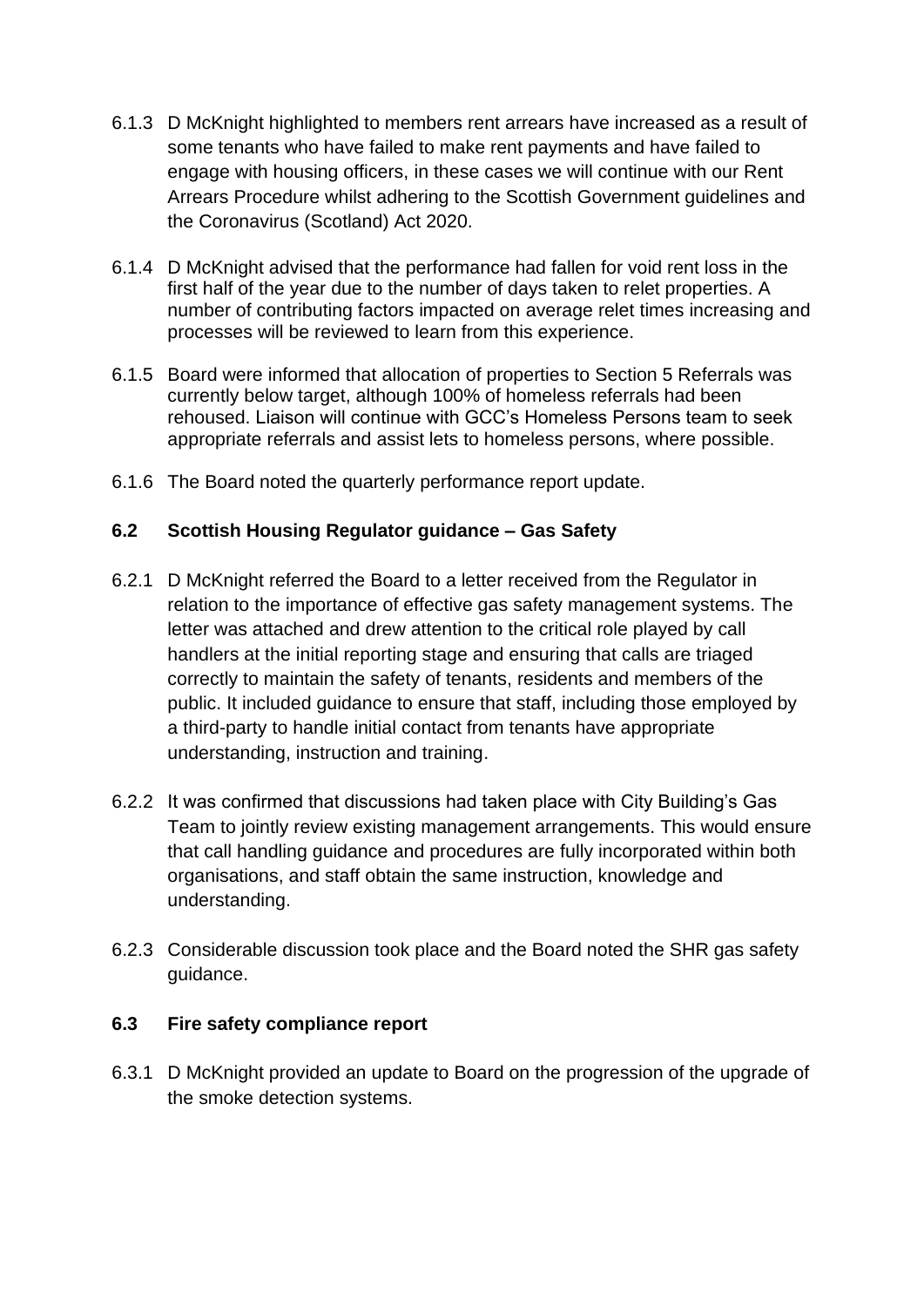- 6.3.2 Board were informed that 99% of properties (417) originally identified as requiring smoke detector upgrades were now complete, with only 3 properties still to be addressed.
- 6.3.3 It was subsequently identified that a further 62 properties required a partial upgrade (smoke alarms installed in living room spaces) and this element of the project is 55% complete, with 28 properties still to be addressed.
- 6.3.4 It was confirmed that a target date for completion of the project had been set for 10 December 2021, to ensure compliance prior to new regulations coming into force on 1 February 2022 and that forced access arrangements will be implemented where 'no access' issues prevail, to ensure tenants safety.
- 6.3.5 Board noted the fire safety report update.

#### **6.4 Void comparison report**

- 6.4.1 As requested at the meeting on 7 September, D McKnight presented a report on void performance, comparing Quarter 1 void performance with the two previous years. Comparisons included:
	- No of voids
	- Average days to let
	- Average spend per void
	- Void loss
	- Void loss as % of rental income
	- % of tenancy offers refused
- 6.4.2 D McKnight discussed key considerations and the impact of Covid-19 on performance. An exceptional void in Quarter 2 was also highlighted as a learning point, due to the impact that it had on average relet times.
- 6.4.3 The Board noted the void comparison report.

#### **6.5 Stock condition survey**

- 6.5.1 D McKnight advised Board that the last stock condition survey was carried out in March 2019 by David Adamson Group Ltd, however procurement had been delayed by the uncertainty arising from the Covid-19 pandemic and restrictions.
- 6.5.2 The importance of stock condition surveys was discussed the opportunity that current existed due to the absence of restrictions.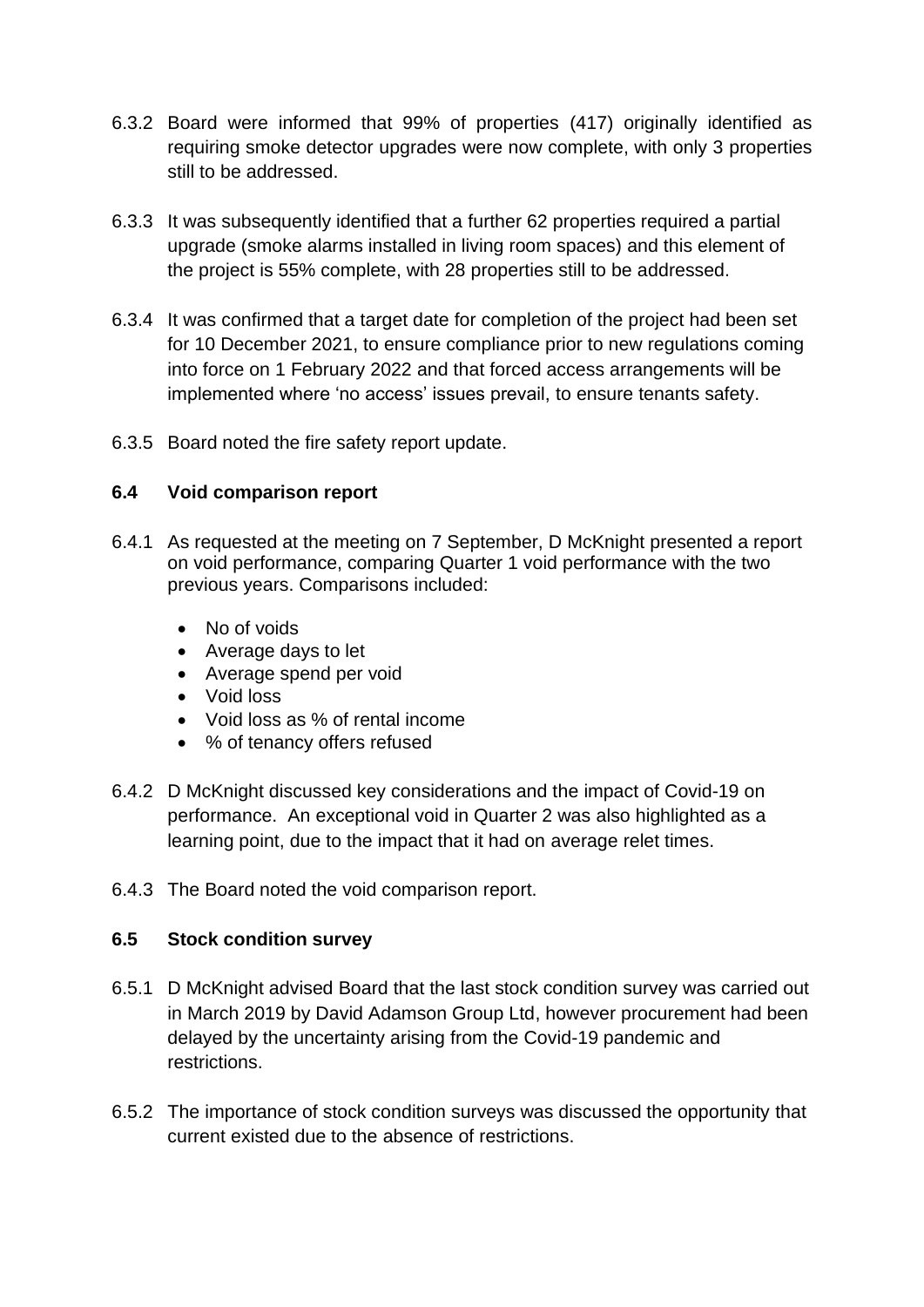6.5.3 In accordance with the recommendation, Board agreed to engage David Adamson & Partners Ltd to carry out a further 20% stock condition survey to help inform SHQS compliance, investment programmes and life cycle costs.

#### **6.6 Facia and soffit replacement**

- 6.6.1 D McKnight informed the Board that a revised assessment of facias and soffits had taken place. This identified that work was not required to a considerable number of properties and localised repairs should be carried out to selective homes with only a limited number requiring full replacement.
- 6.6.2 Board noted that the works would be procured via mini-competition through the Drumcog Reactive Maintenance Framework 2021-2125. Delegated authority was granted to the Director to accept the lowest priced bid/bids, provided they were within the established budget.
- 6.6.3 It was agreed that feedback would be provided to Board at the next meeting. **Action – D McKnight**

### **6.7 Bad debt write-off report – quarter 2**

- 6.7.1 D McKnight presented the report and invited the Board to approve writing off former tenant rent arrears totalling £5,853.60 for Quarter 2.
- 6.7.2 Board questioned the circumstances of write offs in circumstances where a long-term prisoner is involved. D McKnight advised the Board that where a lengthy sentence is awarded, the tenancy will end. The Board were satisfied with this response.
- 6.7.3 The Board approved the recommendation to write off the former tenant rent arrears totalling £5,853.60.

# **7. Policy review**

#### **7.1 Policy Review report**

The Board noted the three policies for review this month.

# **7.1(i) Complaints Handling Procedures**

7.1.1 Board approved the Complaints Handling procedures.

# **7.1(ii) Shared Parental Leave Policy**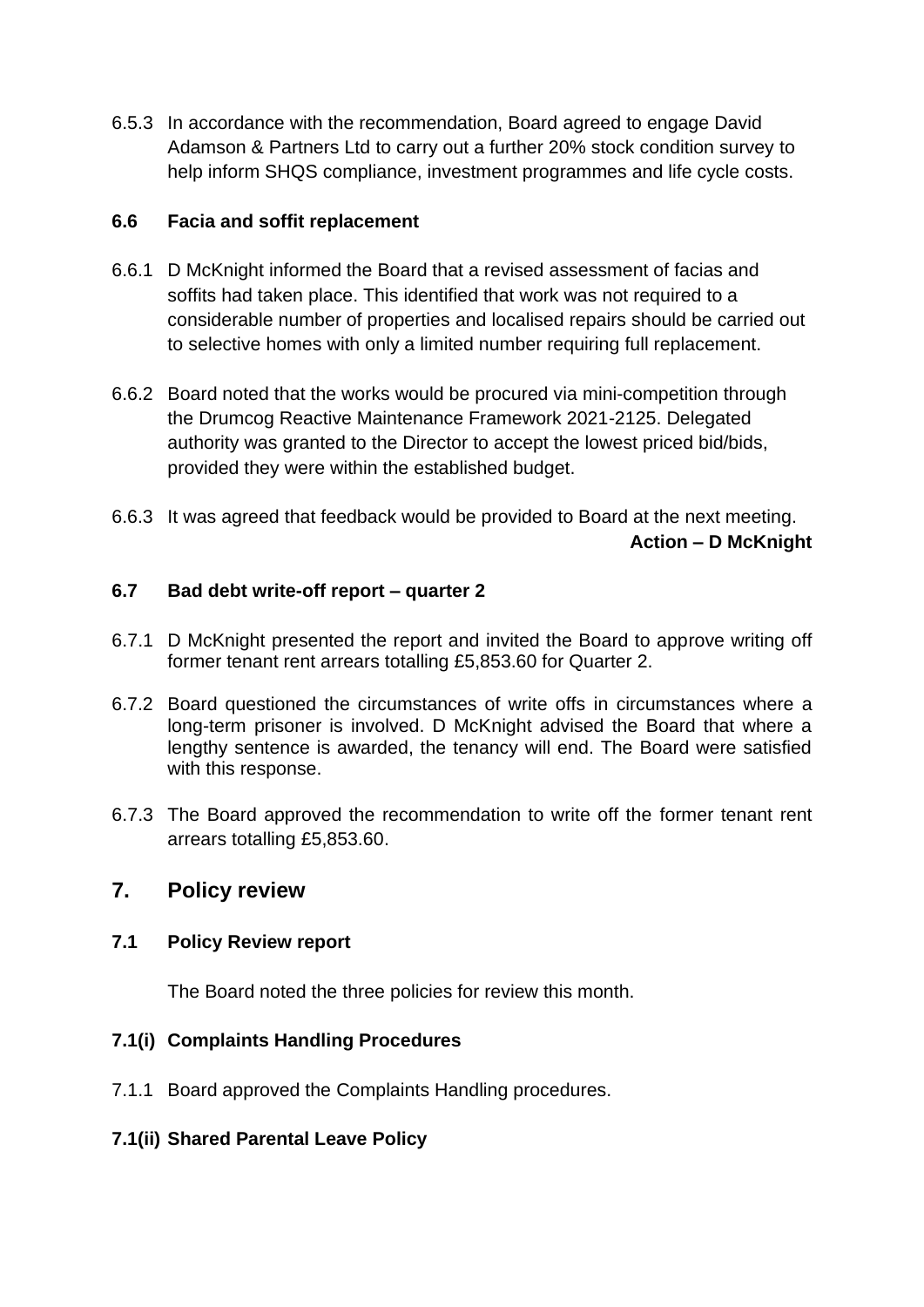7.1.2 Board approved the Shared Parental Leave policy.

# **7.1(iii)Reserved Forces Policy**

7.1.3 Board approved the Reserved Forces policy.

### **8. Governance**

#### **8.1 Membership Report**

8.1.1 There were 28 prospective members brought to this meeting and 6 Share Certificates which were approved by the Board.

V Ogar left the meeting at 7.00pm.

#### **8.2 Ethical Conduct and Notifiable Events**

- 8.2.1 The notifiable events report was presented to the Board.
- 8.2.2 There was one new notifiable event submitted to the Scottish Housing Regulator on 8 September 2021. This regarded the amendment to the 2020 Model Rules which had been approved by tenant members at the Special General Meeting held on 25 August 2021.
- 8.2.3 The Board noted the notifiable events update.

# **9. Audit, Risk and Staffing sub-Committee**

9.1 There were no sub-Committee meetings to report

# **10. Any Other Competent Business**

10.1 P Burke informed the Board that the Rent Consultation process for 2022-23 will commence at the next Board meeting. At present, CPI is 3.1% at September 2021 and it is forecast as 2.9% in October 2021. Board requested that consideration is given by staff to presenting the following approach CPI, CPI less 50% and 0% rent increase at the Board meeting in November. For example: i. 0%, ii. 1.5% and iii. 2.9% based on the forecast of 2.9% CPI for October 2021.

**Action – J McGoran**